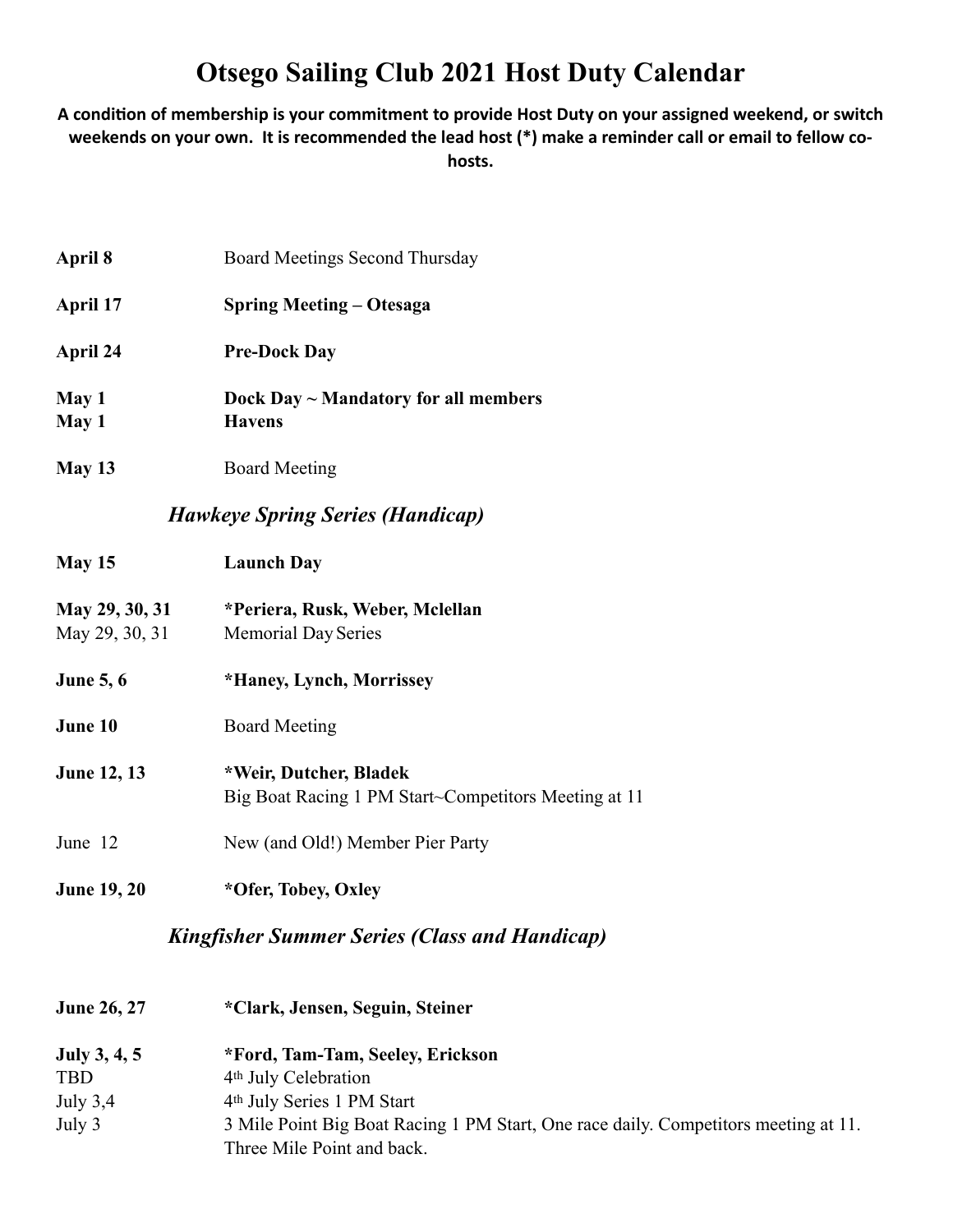| July 8             | <b>Board Meeting</b>                                                    |
|--------------------|-------------------------------------------------------------------------|
| <b>July 10, 11</b> | *Johnston, Hovis, Stanton, Hurysz                                       |
| <b>July 17, 18</b> | *Phelan, Capria, Sperling, Diehl                                        |
| July 17            | Pier Party                                                              |
| <b>July 24, 25</b> | *Mellor, Kuhlman, Maloney, Rosenthal                                    |
| Jul 31, August 1   | *A. Patsos, Hayes, Pickhardt, Zimmerman                                 |
| August 7, 8        | *Herzig, C Kelly, Weyland, VanNostrand, Griger, Mandigo                 |
| August 7           | Commodore Corn and Lobster Roast                                        |
| August 7, 8        | Lawrence Cup/Club Championship. 10 AM start Saturday; 1 PM start Sunday |

**August 12** Board Meeting

## *Natty Bumpo Fall Racing Series (Handicap)*

| <b>August 14, 15</b> | *Couglin, Martin, Nash, Dobbins                                                       |  |
|----------------------|---------------------------------------------------------------------------------------|--|
| <b>August 21, 22</b> | *Porter, Wallack, Chapman                                                             |  |
|                      | Big Boat Championship 1 PM start                                                      |  |
| August 21            | Pier Party                                                                            |  |
| <b>August 28, 29</b> | *Coursen, Cramer, Webster, Craig                                                      |  |
| Sept 4, 5, 6         | *Streek, Dulak, Rodrigues, Connolly                                                   |  |
| Sept 6               | Hyde Bay Race & Glimmerglass State Park Picnic. Big Boat start at 9:30; all others at |  |
|                      | 10AM                                                                                  |  |
| hope                 |                                                                                       |  |
| Sept 9               | <b>Board Meeting</b>                                                                  |  |
| Sept 11, 12          | *Ainsworth, Walker-DeLisa, Sutton                                                     |  |

## *52nd Glimmerglass Regatta*

| Sept 18, 19   | *N Fenno, McDermott, Brooks, Bischoff, Farmer, T Kelly, Brennan                                                                 |  |
|---------------|---------------------------------------------------------------------------------------------------------------------------------|--|
| Sept 18, 19   | Glimmerglass Regatta 9 AM Start Saturday; 9 AM Start Sunday. Both day's race start<br>time subject to revision, but assume 9 AM |  |
| Sept 25 (TBD) | <b>The Season Ender Bender</b>                                                                                                  |  |